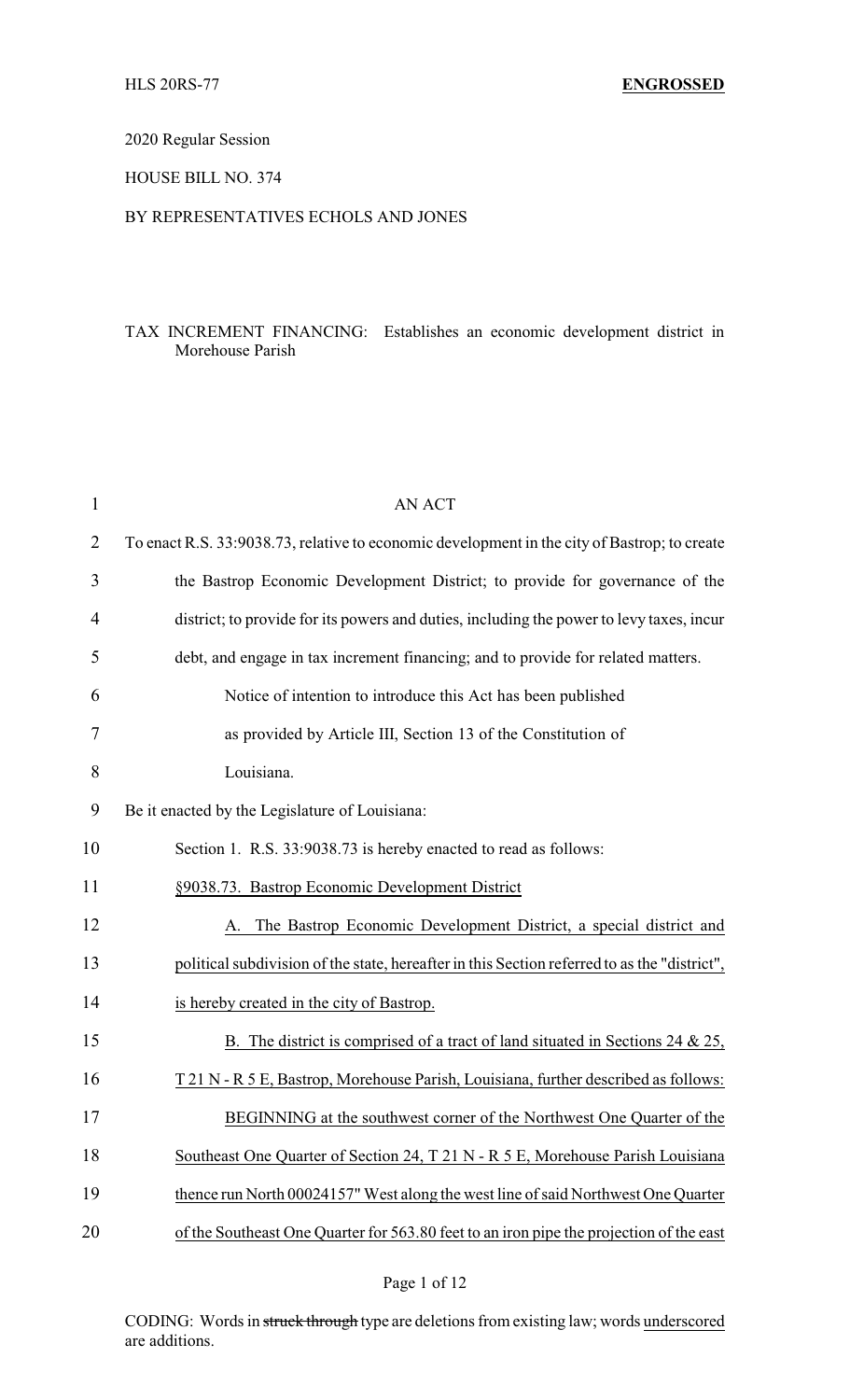| $\mathbf{1}$   | right of way line of the Arkansas, Louisiana & Missouri Railroad; thence run North              |
|----------------|-------------------------------------------------------------------------------------------------|
| $\overline{2}$ | 32°00′38″ East along said projection and right of way for 1095.72 feet to point in the          |
| 3              | west right of way line of East Carter Avenue; thence run South 00009'45" West                   |
| $\overline{4}$ | along said right of way line for 172.99 feet to a point in the south line of the                |
| 5              | Southwest One Quarter of the Northeast One Quarter; thence run North 89°50'15"                  |
| 6              | West along said south line for 7.94 feet to a point; thence run South $00^{\circ}0945$ " West   |
| 7              | for 60.02 feet to a point; thence run South $89^{\circ}50'15''$ East for 34.34 feet to a point; |
| 8              | thence run South 00°39'07" East for 678.28 feet to a cap; thence run South 89°43'41"            |
| 9              | East for 448.80 feet to an iron pipe in the east line of the Northwest One Quarter of           |
| 10             | the Southeast One Quarter; thence run South 00°45 06" East along said east line for             |
| 11             | 245.90 feet to an iron pipe at the northwest corner of Lot 12 of Summerlin Place as             |
| 12             | per Official Plat Book 2, Page 21; thence run South 89°44'52" East along the north              |
| 13             | line of said Lot 12 for 118.81 feet to an iron pipe at the northeast corner thereof;            |
| 14             | thence run South 00048'48" East along the east line of said Lot 12 for 304.03 feet to           |
| 15             | a rebar at the southeast corner thereof and being in the north right of way line of             |
| 16             | Summerlin Lane; thence run North 89°50'25" West along said right of way line and                |
| 17             | south line of said Lot 12 for 118.96 feet to a point at the southwest corner of said Lot        |
| 18             | 12; thence run North $00^{\circ}47.03$ " West along the west line of said Lot 12 for 27.14 feet |
| 19             | to a point; thence run South 89°41'28" West for 115.95 feet to a point; thence run              |
| 20             | South 00045'52" East for 57.61 feet to a point; thence run South 89°50'25" East for             |
| 21             | 78.89 feet to a point in the west line of Orval Avenue; thence run South 00°43 41"              |
| 22             | East along said right of way line for 147.67 feet to a point; thence run South                  |
| 23             | 89°44'16" West for 78.79 feet to a point; thence run South 00045 52" East for 98.34             |
| 24             | feet to an iron pipe; thence run North 89°44'16" East for 78.73 feet to an iron pipe            |
| 25             | in the west right of way line of said Orval Avenue; thence run South 00043'41" East             |
| 26             | along said right of way line for 49.17 feet to an iron pipe; thence run South 89°44'16"         |
| 27             | West for 78.70 feet to a cap; thence run North 89°53'40" West for 39.07 feet to a               |
| 28             | point; thence run North 00°35'20" West for 110.21 feet to an iron pipe; thence run              |
| 29             | North 89°53'37" West for 147.77 feet to a monument; thence run South 00°36'28"                  |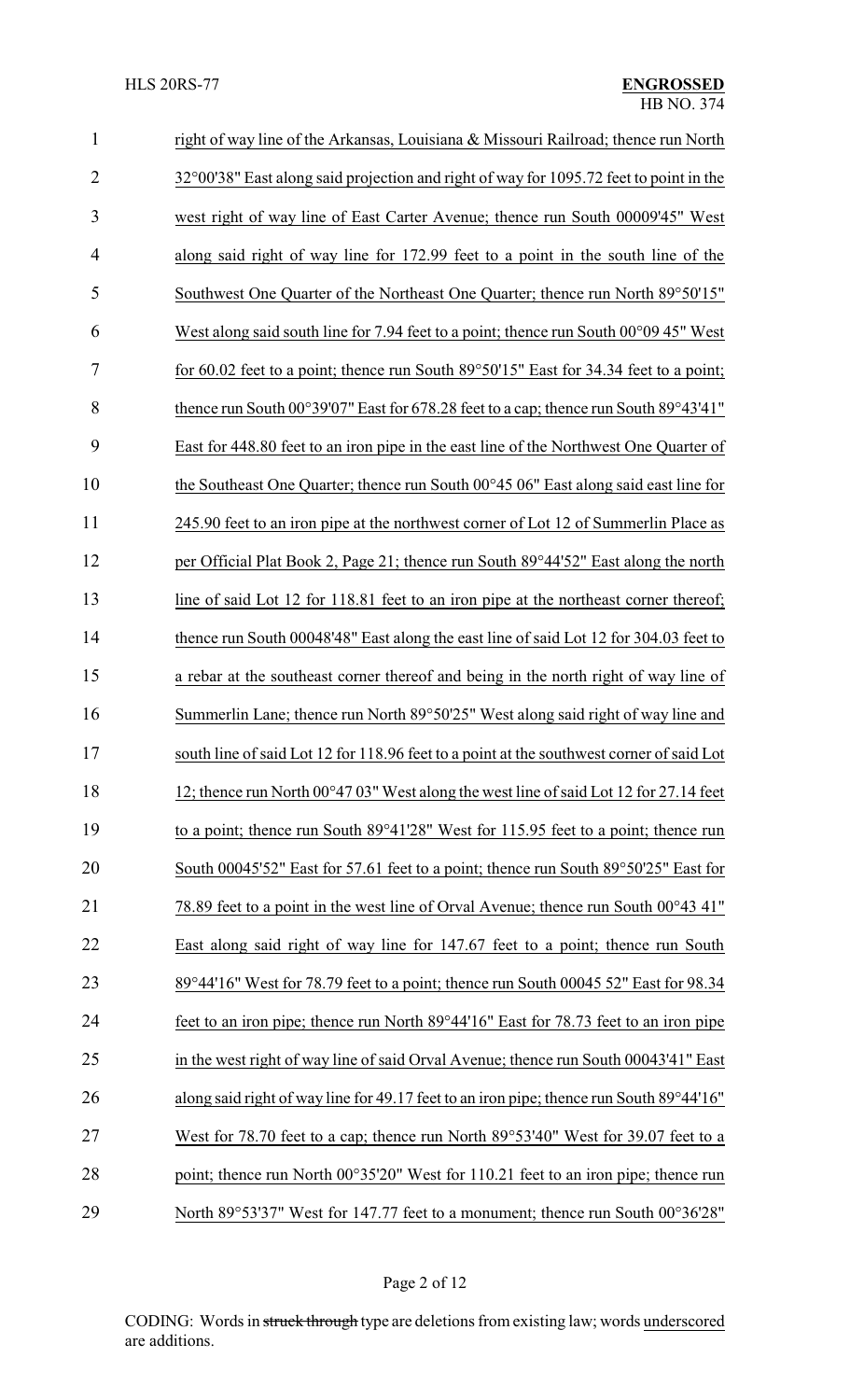| $\mathbf{1}$   | East for 141.04 feet to a point in the projection of the south line of Orval Avenue;       |
|----------------|--------------------------------------------------------------------------------------------|
| $\overline{2}$ | thence run South 89°57'07" East along said projection for 30.01 feet to a point;           |
| 3              | thence run North 89°55'34" East along said projection and the north line of Lot 2 of       |
| 4              | Block 2 of Fairview Addition to Bastrop as per Official Plat Book 1, Page 21 of the        |
| 5              | records of Morehouse Parish, Louisiana for 177.08 feet to a monument at the                |
| 6              | northeast corner of said Lot 2; thence run South 00°42 38" East along the east line        |
| 7              | of Lots 2, 3 & 6 of Block 2 of said Fairview Addition for 179.77 feet to a point at the    |
| 8              | southeast corner of said Lot 6; thence run North 89°55'34" East along the north line       |
| 9              | of Lot 8 of said Block 2 for 177.02 feet to an iron pipe; thence run South 00°41'16"       |
| 10             | East along the east line of Lots $8 \& 9$ of said Block 2 for 156.59 feet to an iron pipe; |
| 11             | thence run South 00049122" East for 59.66 feet to a point at the northeast corner of       |
| 12             | Block 7 of said Fairview Addition; thence run South 00°49'22" East along the east          |
| 13             | line of said Block 7 and the projection thereof for 220.42 feet to an iron pipe; thence    |
| 14             | run South 89°53'29" West for 132.65 feet to an iron pipe in the projection of the east     |
| 15             | line of Lot 2 of Block 8 of said Fairview Addition; thence run South 00°58 16" East        |
| 16             | along said east line and the projection thereof for 90.39 feet to an iron pipe at the      |
| 17             | southeast corner of said Lot 2; thence run North 89041343" East along the north line       |
| 18             | of Lot 4 of said Block 8 for 132.19 feet to a rebar at the northeast corner of said Lot    |
| 19             | 4 being in the west right of way line of Fox Street; thence run South 00°36'46" East       |
| 20             | along said west right of way line being the east line of Lots 4, 5, 8 $\&$ 9 of said Block |
| 21             | 8 and Lots 1, 4 & 5 of Block 15 of said Fairview Addition for 475.25 feet to a point       |
| 22             | at the southeast corner of said Lot 5; thence run South 45°32'41" West for 79.61 feet      |
| 23             | to a point at the northeast corner of Block 1 of the Fox Addition as per Official Plat     |
| 24             | Book 1, Page 14; thence run South 00°07'46" East along the east line of said Block         |
| 25             | 1 for 400.22 feet to a point in the north right of way line of Charles Avenue; thence      |
| 26             | run South 89°43'40" West along said right of way line and south line of Lots 15 $\&$       |
| 27             | 16 of said Block 1 for 211.13 feet to a point at the southwest corner of Lot 15; thence    |
| 28             | run South 00°0836" East along the projection of the west line of said Block 1 for          |
| 29             | 42.31 feet to a point in the south right of way line of Charles Avenue also being          |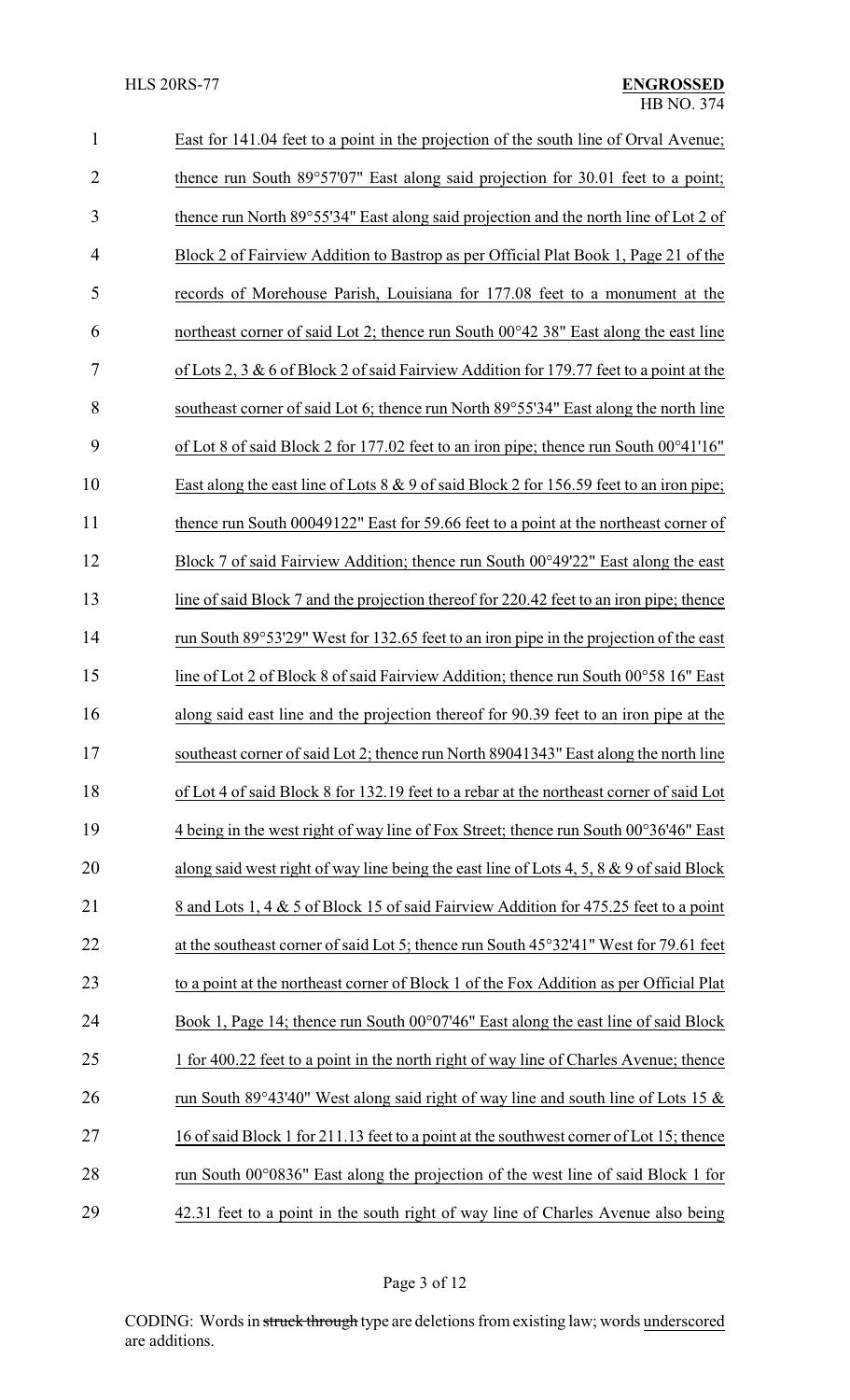| $\mathbf{1}$   | north line of Lot 6 of Block 6 of the Spear Property as per Conveyance Book 61,                 |
|----------------|-------------------------------------------------------------------------------------------------|
| $\overline{2}$ | Page 88 $\frac{1}{2}$ ; thence run North 89°33 28" East along said right of way line and north  |
| 3              | line of Lots 6 & 7of said Block 6 of the Spear Property for 123.08 feet to a point;             |
| $\overline{4}$ | thence run South 00021125" East for 149.85 feet to an iron pipe; thence run North               |
| 5              | 89°34'15" East for 100.09 feet to an iron pipe; thence run South 00°15'47" East for             |
| 6              | 149.82 feet to an iron pipe in the south line of Lot 8 also being the north right of way        |
| 7              | line of John Avenue; thence run South 89°34'17" West along said lot line and right              |
| 8              | of way line for 99.85 feet to a point; thence run South 00°21125" East for 50.08 feet           |
| 9              | to a point in the south right of way line of said John Avenue also being in the north           |
| 10             | line of Lot 4 of said Spear Property; thence run North 89°36'10" East along the north           |
| 11             | line of Lots 4, 3 & 2 for 199.34 feet to a monument; thence run South $00^{\circ}2758$ " East   |
| 12             | for 276.76 feet to an aluminum monument in the north right of way line of Colliers              |
| 13             | Lane and the south line of Lot 2; thence run South $89^{\circ}34'35''$ West along said right    |
| 14             | of way line and south line of Lots $2 \& 3$ for 150.00 feet to a point at the southwest         |
| 15             | corner of Lot 3; thence run South 63°55'38" West along said right of way line and               |
| 16             | south line of Lots 4 and 1 and the projection thereof for 213.53 feet to a point; thence        |
| 17             | run South 64°03'51" West along said right of way line for 443.05 feet to a point;               |
| 18             | thence run South 89°20'52" West along said right of way line for 502.35 feet to a an            |
| 19             | iron pipe in the western right of way line of Center Street; thence run South 00036             |
| 20             | 17" East along the west right of way line of Center Street and the east line of Lot 8           |
| 21             | of Shockney's Addition as per Notarial Book 42, Page 801 of the records of                      |
| 22             | Morehouse Parish, Louisiana for 194.91 feet to a point at the southeast corner of said          |
| 23             | Lot 8; thence run South 89 $\degree$ 0T53" West along the south line of Lots 8, 9 & 10 of said  |
| 24             | Shockney's Addition and the projection thereof for 195.00 feet to a point; thence run           |
| 25             | South $00^{\circ}27$ 52" East for 144.14 feet to an iron pipe in the north right of way line of |
| 26             | East Cypress Avenue; thence run South 89°36 55" West along said right of way line               |
| 27             | for 189.68 feet to point in the east right of way line of the Missouri Pacific Railroad;        |
| 28             | thence run North 00059 51" West along said right of way line for 913.46 feet to an              |
| 29             | iron pipe; thence run North 89°00'13" East along said right of way line for 25.00 feet          |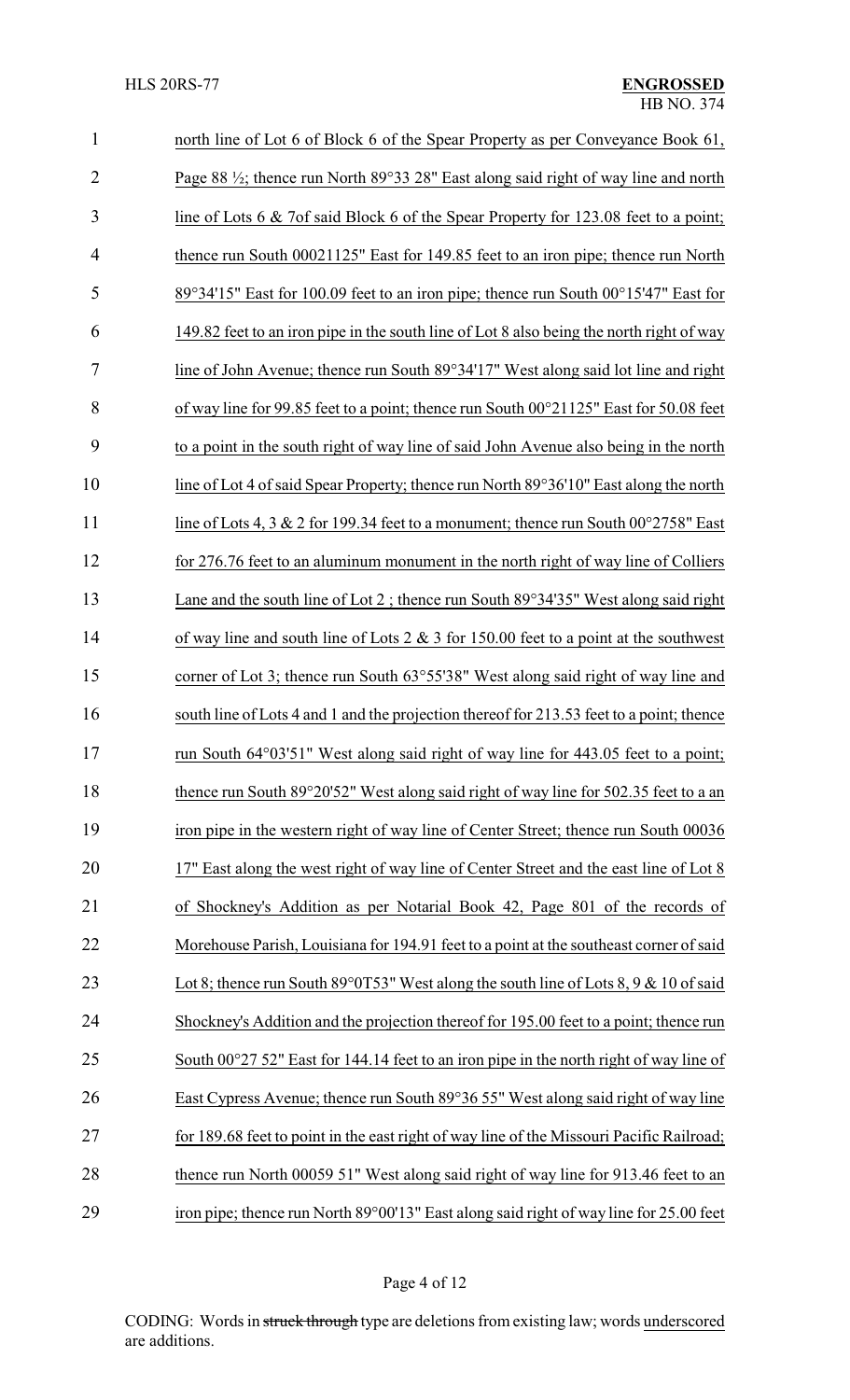| $\mathbf{1}$   | to an iron pipe; thence run North 00°59'52" West along said right of way line for                  |
|----------------|----------------------------------------------------------------------------------------------------|
| $\overline{2}$ | 164.36 feet to the P.C. of a curve to the left; thence run in a northwesterly direction            |
| 3              | along said right of way and curve having a Radius of 3066.08 feet, the Chord being                 |
| 4              | North 06°07'05" West 547.18 feet for 547.91 feet to the P.T. of said curve; thence                 |
| 5              | run North 11°14'11" West along said right of way line for 326.95 feet to a point;                  |
| 6              | thence run EAST 296.59 feet to a point; thence run North 34°23'01" East for 316.28                 |
| 7              | feet to a an iron pipe; thence run North 22°19'18" East for 107.05 feet to a point;                |
| 8              | thence run North 09°20'14" East for 115.80 feet to a point; thence run North                       |
| 9              | $00^{\circ}52'53''$ West for 654.36 feet to a point; thence run North $00^{\circ}08'12''$ West for |
| 10             | 66.79 feet to a point; thence run South 89°48′05" West for 10.28 feet to a set 1" iron             |
| 11             | pipe in the west line of the Southwest One Quarter of the Southeast One Quarter of                 |
| 12             | Section 24; thence run North 00°24'57" West along said west line for 132.00 feet to                |
| 13             | a point and The Point Of Beginning.                                                                |
| 14             | C. The district is created to provide for cooperative economic development                         |
| 15             | between the district, the city of Bastrop, Morehouse Parish, the state, and the owner              |
| 16             | or owners of property within the district in order to provide for costs related to                 |
| 17             | infrastructure and other economic development initiatives within the district as                   |
| 18             | determined by the governing authority of the district.                                             |
| 19             | D. The district shall be governed by the governing authority of Bastrop.                           |
| 20             | E. The district, acting by and through its governing authority, may exercise                       |
| 21             | all powers of a political subdivision and a special district necessary or convenient for           |
| 22             | carrying out its objects and purposes including but not limited to the following:                  |
| 23             | To sue and to be sued.                                                                             |
| 24             | To adopt by laws and rules and regulations.                                                        |
| 25             | To receive by gift, grant, or donation any sum of money, property, aid<br>(3)                      |
| 26             | or assistance from the United States, the state of Louisiana, or any political                     |
| 27             | subdivision thereof, or any person, firm, or corporation.                                          |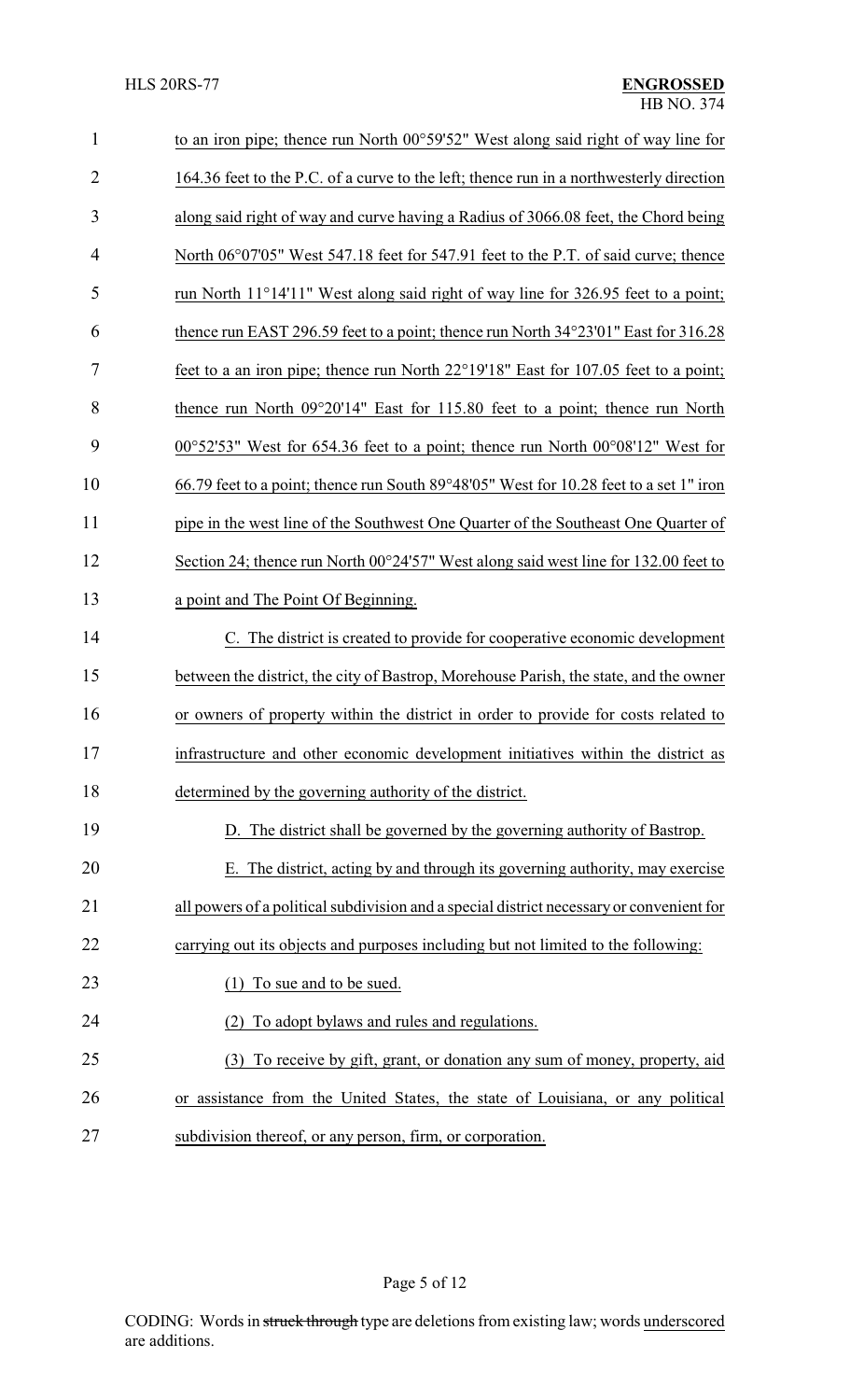| $\mathbf{1}$ | To enter contracts, agreements, or cooperative endeavors with the state<br>(4)            |  |
|--------------|-------------------------------------------------------------------------------------------|--|
| 2            | and its political subdivisions or political corporations and with any public or private   |  |
| 3            | association, corporation, business entity, or individual.                                 |  |
| 4            | (5) To appoint officers, agents, and employees, prescribe their duties, and fix           |  |
| 5            | their compensation.                                                                       |  |
| 6            | To acquire by gift, grant, purchase, or lease property as necessary or<br>(6)             |  |
| 7            | desirable for carrying out its objectives and purposes and to mortgage and sell           |  |
| 8            | property.                                                                                 |  |
| 9            | In its own name and on its own behalf, to incur debt and to issue bonds,<br>(7)           |  |
| 10           | notes, certificates, and other evidences of indebtedness. For this purpose the district   |  |
| 11           | is deemed and shall be considered an issuer for purposes of R.S. 33:9037 and is, to       |  |
| 12           | the extent not in conflict with this Section, subject to the provisions of R.S. 33:9037.  |  |
| 13           | (8) To establish funds or accounts as necessary for the conduct of its affairs.           |  |
| 14           | (9) To do all things reasonably necessary to accomplish the purposes of this              |  |
| 15           | Section.                                                                                  |  |
| 16           | (10)<br>To designate by ordinance any territory within the district as a                  |  |
| 17           | subdistrict in which shall be exercised, to the exclusion of the remainder of the         |  |
| 18           | district, any authority provided to the district by Subsection F of this Section or any   |  |
| 19           | other provision of this Section or other law.                                             |  |
| 20           | $F(1)$ To provide for the costs of a project to fund infrastructure within the            |  |
| 21           | district, the district shall have such tax increment finance authority, taxing authority, |  |
| 22           | and other authority that is provided to local governmental subdivisions in Part II of     |  |
| 23           | this Chapter, including but not limited to the following: ad valorem tax increment        |  |
| 24           | financing and bonding in R.S. 33:9038.33; sales tax increment financing and bonding       |  |
| 25           | in R.S. 33:9038.34; cooperative endeavor authority in R.S. 33:9038.35; bond               |  |
| 26           | authority in R.S. 33:9038.38; and ad valorem, sales tax, and hotel occupancy tax          |  |
| 27           | authority in R.S. 33:9038.39. A project to fund infrastructure within the district is     |  |
| 28           | hereby deemed to be an "economic development project" within the meaning                  |  |
| 29           | provided for in that Part. An agreement entered by the district and any affected tax      |  |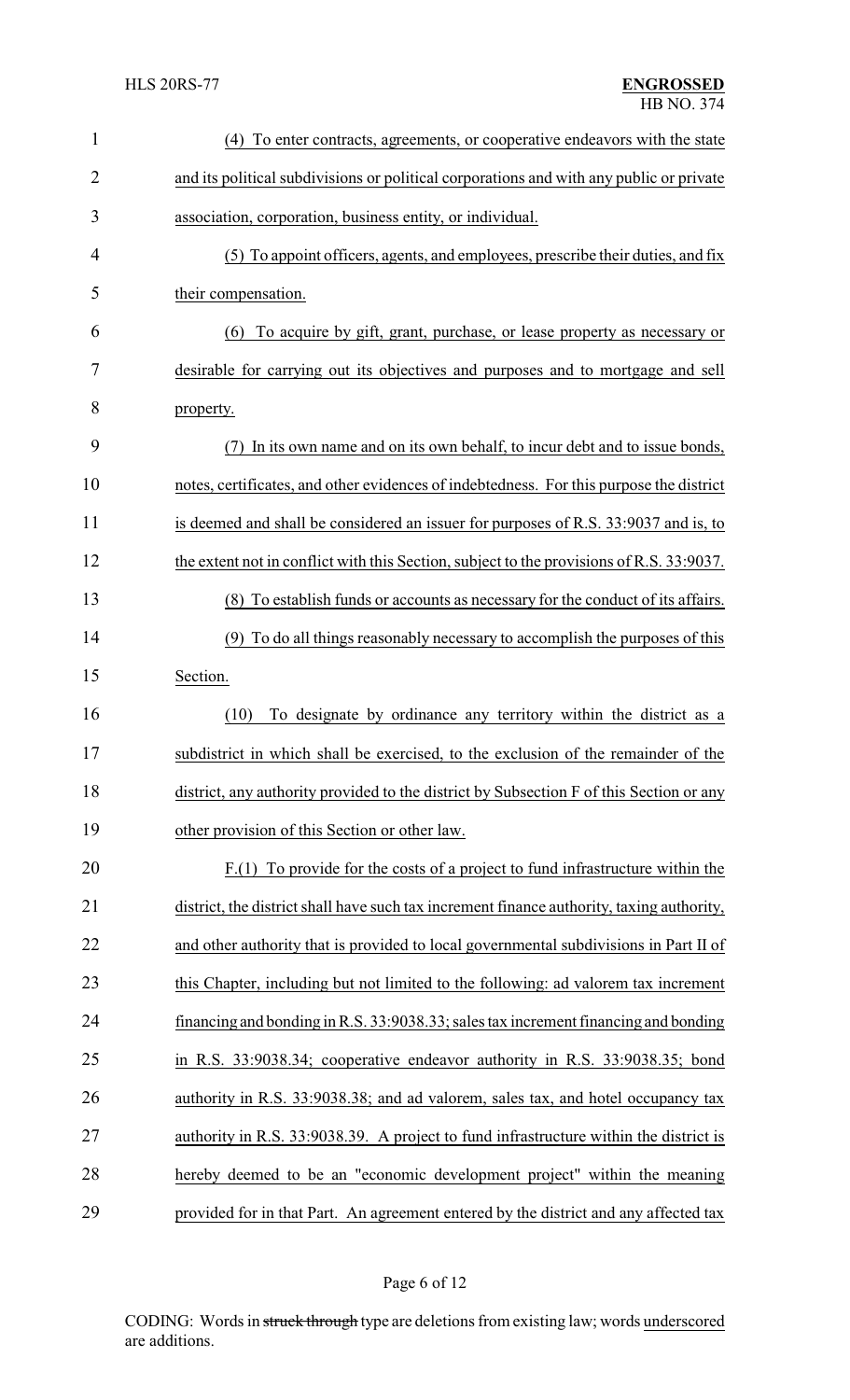| 1              | recipient entity authorizing the use and dedication of the affected tax recipient          |
|----------------|--------------------------------------------------------------------------------------------|
| $\overline{2}$ | entity's incremental increase in taxes may include additional public or private entities   |
| 3              | as parties to such agreement and may include such terms, conditions, and other             |
| 4              | provisions to which all parties to such agreement consent.                                 |
| 5              | (2) Notwithstanding any provision of Part II of this Chapter or any other law              |
| 6              | to the contrary, any powers, authorities, or duties granted under such laws may be         |
| 7              | restricted to a subdistrict, the territory of which shall be established by ordinance of   |
| 8              | the governing authority of the district.                                                   |
| 9              | G. The district may pledge any taxes collected under the authority of this                 |
| 10             | Section to any economic development project in furtherance of the purposes of the          |
| 11             | district.                                                                                  |
| 12             | The district may construct and acquire facilities, including the<br>H(1)                   |
| 13             | acquisition of sites and other necessary property or appurtenances thereto within the      |
| 14             | district, or outside the district if the project is undertaken conjointly with other local |
| 15             | units of government, under the authority of the Local Services Law, R.S. 33:1321 et        |
| 16             | seq. or other authorizing authority and may acquire, construct, improve, operate,          |
| 17             | maintain, and provide improvements and services necessary therefor, including but          |
| 18             | not limited to roads, street lighting, bridges, rail facilities, drainage, sewage disposal |
| 19             | facilities, solid waste disposal facilities, waterworks, and other utilities and related   |
| 20             | properties.                                                                                |
| 21             | The district shall also have the authority to sell, lease, or otherwise<br>(2)             |
| 22             | dispose of, by suitable and appropriate contract, to any enterprise located or existing    |
| 23             | within the district all or any part of a site, building, or other property owned by the    |
| 24             | district. In determining the consideration for any contract to lease, sell, or otherwise   |
| 25             | dispose of lands, buildings, or other property of the district, the governing authority    |
| 26             | may take into consideration the value of the lands, buildings, or other properties         |
| 27             | involved as well as the potential value of the economic impact of the enterprise being     |
| 28             | induced to locate or expand within the district. Such economic impact shall include        |
| 29             | increased employment, increased use of local labor, wages and salaries to be paid,         |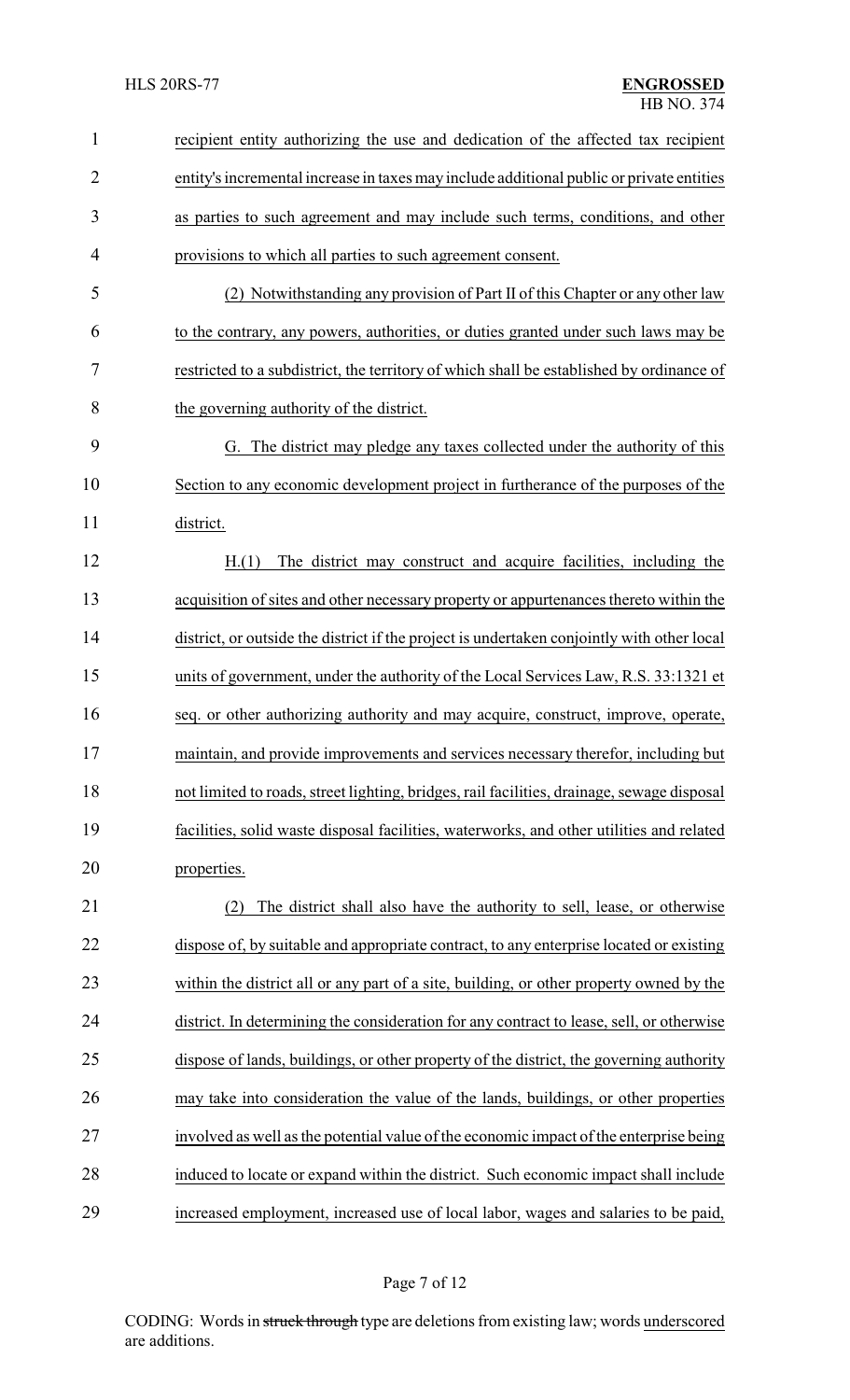|   | consumption of local materials, products, and resources, and special tax revenues to    |
|---|-----------------------------------------------------------------------------------------|
|   | be generated by the enterprise acquiring or leasing lands, buildings, or other property |
| 3 | from the district. The district may enter into leases.                                  |

 (3) The resolution or ordinance adopted by the governing authority authorizing any lease, sale, or other disposition of lands, buildings, or other property of the district or any attachment thereto shall set forth, in a general way, the terms of the authorized lease, sale, or other disposition, and such resolution or ordinance shall be published as soon as possible in one issue of the official journal of the district. For a period of thirty days from the date of publication of any such resolution or ordinance, any interested person may contest the legality of such resolution or ordinance or the validity of the authorized lease, sale, or other disposition of district property, after which time no one shall have any cause of action to contest the legality of the resolution or ordinance or to draw into question the legality of the authorized lease, sale, or other disposition of district property for any cause whatsoever, and it shall be conclusively presumed thereafter that every legal requirement has been complied with and no court shall have authority to inquire into such matters after the lapse of thirty days.

18 I. The governing authority may levy annually an ad valorem tax, provided that the amount, term, and purpose of said tax, as set out in a proposition submitted to a vote in accordance with the Louisiana Election Code, shall be approved by a majority of the qualified electors of the district voting in an election held for that purpose. All funds derived under this Section may be used for any expenses or purposes of the district.

24 J.(1) The district may levy and cause to be collected a sales and use tax within the boundaries of the district for purposes and at a rate provided by the proposition authorizing its levy, which tax may exceed the limitation set forth in Article VI, Section 29(A) of the Constitution of Louisiana, if the proposition is approved by a majority of the qualified electors of the district voting in the election held for such purpose.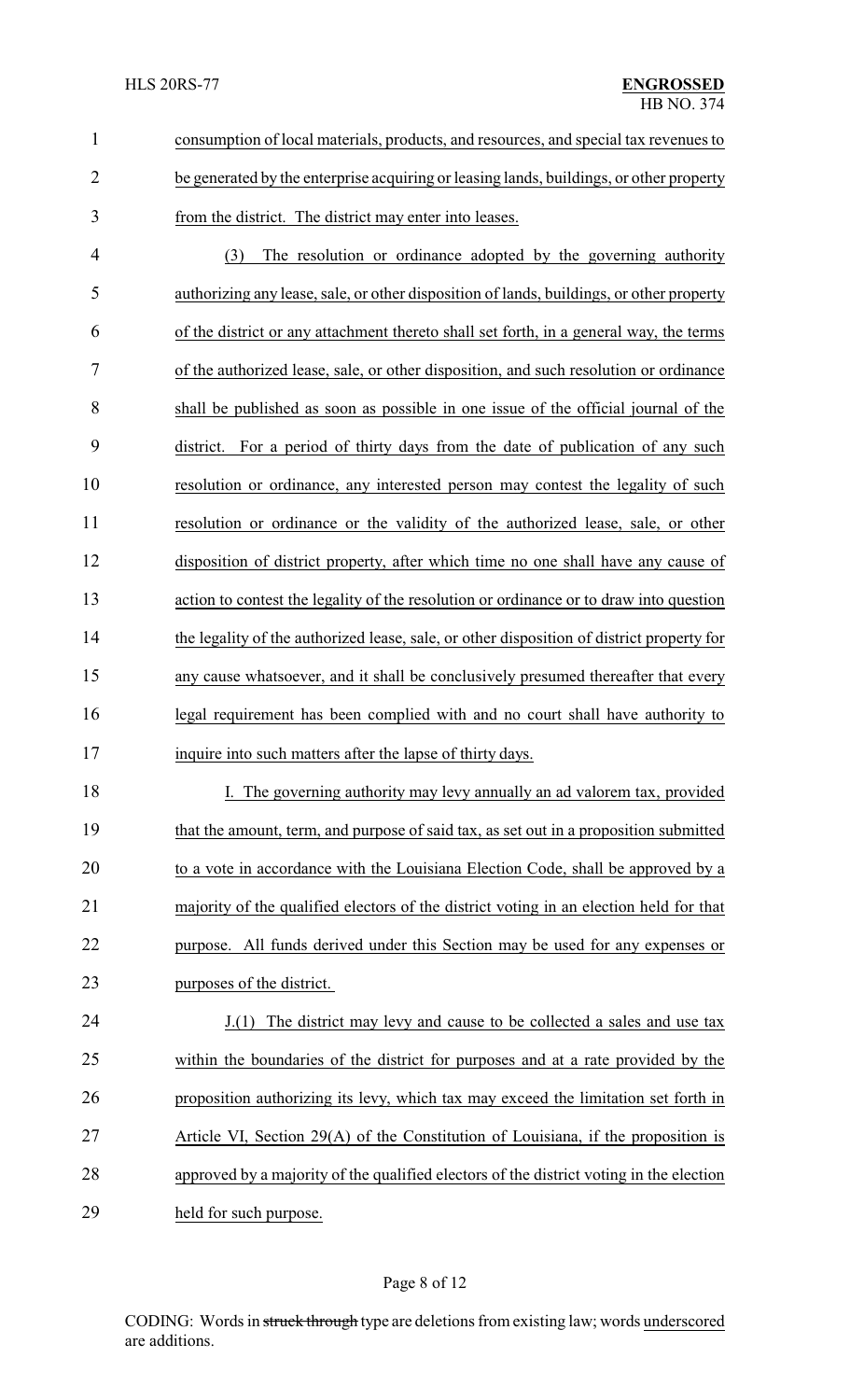| $\mathbf{1}$   | (2) An election shall be conducted in accordance with the provisions of the              |
|----------------|------------------------------------------------------------------------------------------|
| $\overline{2}$ | Louisiana Election Code and at the time another election is being conducted              |
| 3              | throughout the state.                                                                    |
| $\overline{4}$ | (3) The tax shall be levied upon the sale at retail, the use, the lease or rental,       |
| 5              | consumption, the distribution, and storage for use or consumption of tangible            |
| 6              | personal property, and upon the sales of services within the district, all as presently  |
| 7              | defined in R.S. $47:301$ et seq.                                                         |
| 8              | (4) Except where inapplicable, the procedure established by R.S. 47:301 et               |
| 9              | seq. shall be followed in the imposition, collection, and enforcement of the tax, and    |
| 10             | procedural details necessary to supplement those Sections and to make them               |
| 11             | applicable to the tax authorized by this Subsection shall be fixed in the resolution     |
| 12             | imposing the tax.                                                                        |
| 13             | $K(1)$ The district may incur debt for any one or more of its lawful purposes            |
| 14             | set forth in this Section, to issue in its name negotiable bonds, notes, certificates of |
| 15             | indebtedness, or other evidences of debt, and to provide for the security and payment    |
| 16             | thereof. The district may in its own name and behalf incur debt and issue general        |
| 17             | obligation ad valorem property tax secured bonds under the authority of and subject      |
| 18             | to the provisions of Article VI, Section 33 of the Constitution of Louisiana, Subpart    |
| 19             | A of Part III of Chapter 4 of Subtitle II of Title 39 of the Louisiana Revised Statutes  |
| 20             | of 1950, when approved by a majority of the qualified voters of the district who vote    |
| 21             | in a special election called and conducted under the authority of the Louisiana          |
| 22             | Election Code. General obligation bonds of the district may be issued for any of the     |
| 23             | purposes for which the district is created or is authorized to act under any provisions  |
| 24             | of this Section, all of which purposes are hereby found and declared to be public        |
| 25             | purposes and functions of the state of Louisiana, which are delegated to the district.   |
| 26             | (2) The district may, in its own name and behalf, issue revenue bonds for the            |
| 27             | purposes for which the district is created or is authorized to act under any of the      |
| 28             | provisions of this Section, including industrial and commercial development revenue      |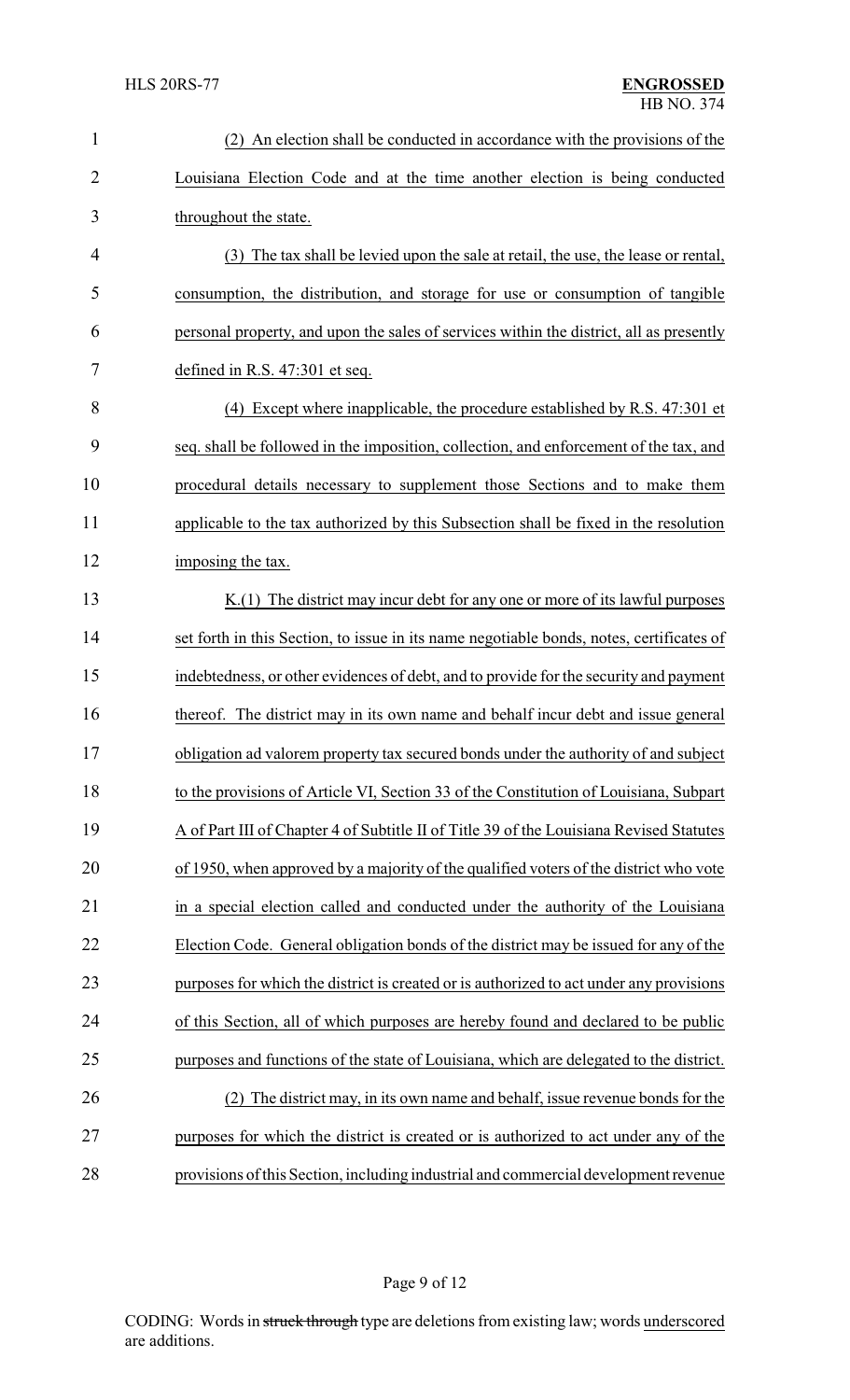| $\mathbf{1}$   | The bonds shall be issued in the manner as provided for in R.S. 39:991<br>bonds.        |  |  |
|----------------|-----------------------------------------------------------------------------------------|--|--|
| $\overline{2}$ | through 1001 and R.S. 39:1011 through 1024.                                             |  |  |
| 3              | (3) The district may, in its own name and behalf, borrow from time to time              |  |  |
| $\overline{4}$ | in the form of certificates of indebtedness. The certificates shall be secured by the   |  |  |
| 5              | dedication and pledge of monies of the district derived from any lawful sources,        |  |  |
| 6              | including fees, lease rentals, service charges, local service agreement payments from   |  |  |
| 7              | one or more other contracting parties, the avails of ad valorem property taxation, or   |  |  |
| 8              | any combination of such sources of income, provided that the term of such               |  |  |
| 9              | certificates shall not exceed ten years and the annual debt service on the amount       |  |  |
| 10             | borrowed shall not exceed the anticipated revenues to be dedicated and pledged to       |  |  |
| 11             | the payment of the certificates of indebtedness, as shall be estimated by the           |  |  |
| 12             | governing authority of the district at the time of the adoption of the resolution       |  |  |
| 13             | authorizing the issuance of such certificates. The estimate of the governing authority  |  |  |
| 14             | referred to in the authorizing resolution shall be conclusive for all purposes of this  |  |  |
| 15             | Section.                                                                                |  |  |
| 16             | The district may borrow the amount of the anticipated proceeds of the ad<br>(4)         |  |  |
| 17             | valorem tax authorized by this Section for a period not to exceed ten years and may     |  |  |
| 18             | issue certificates of indebtedness therefor and may dedicate the avails of the tax      |  |  |
| 19             | funded for the payment thereof for the period of time said certificates are             |  |  |
| 20             | outstanding.                                                                            |  |  |
| 21             | The governing authority of the district may adopt resolutions or<br>(5)                 |  |  |
| 22             | ordinances as necessary for ordering, holding, canvassing, and promulgating the         |  |  |
| 23             | returns of any election required for the issuance of general obligation bonds, or       |  |  |
| 24             | limited tax secured obligations, or for the voting of a property tax millage, which     |  |  |
| 25             | resolutions or ordinances may include covenants for the security and payment of any     |  |  |
| 26             | bonds or other evidence of debt so issued.                                              |  |  |
| 27             | (6) For a period of thirty days from the date of publication of any resolution          |  |  |
| 28             | or ordinance authorizing the issuance of any bonds, certificates of indebtedness,       |  |  |
| 29             | notes, or other evidence of debt of the district, any interested person may contest the |  |  |

# Page 10 of 12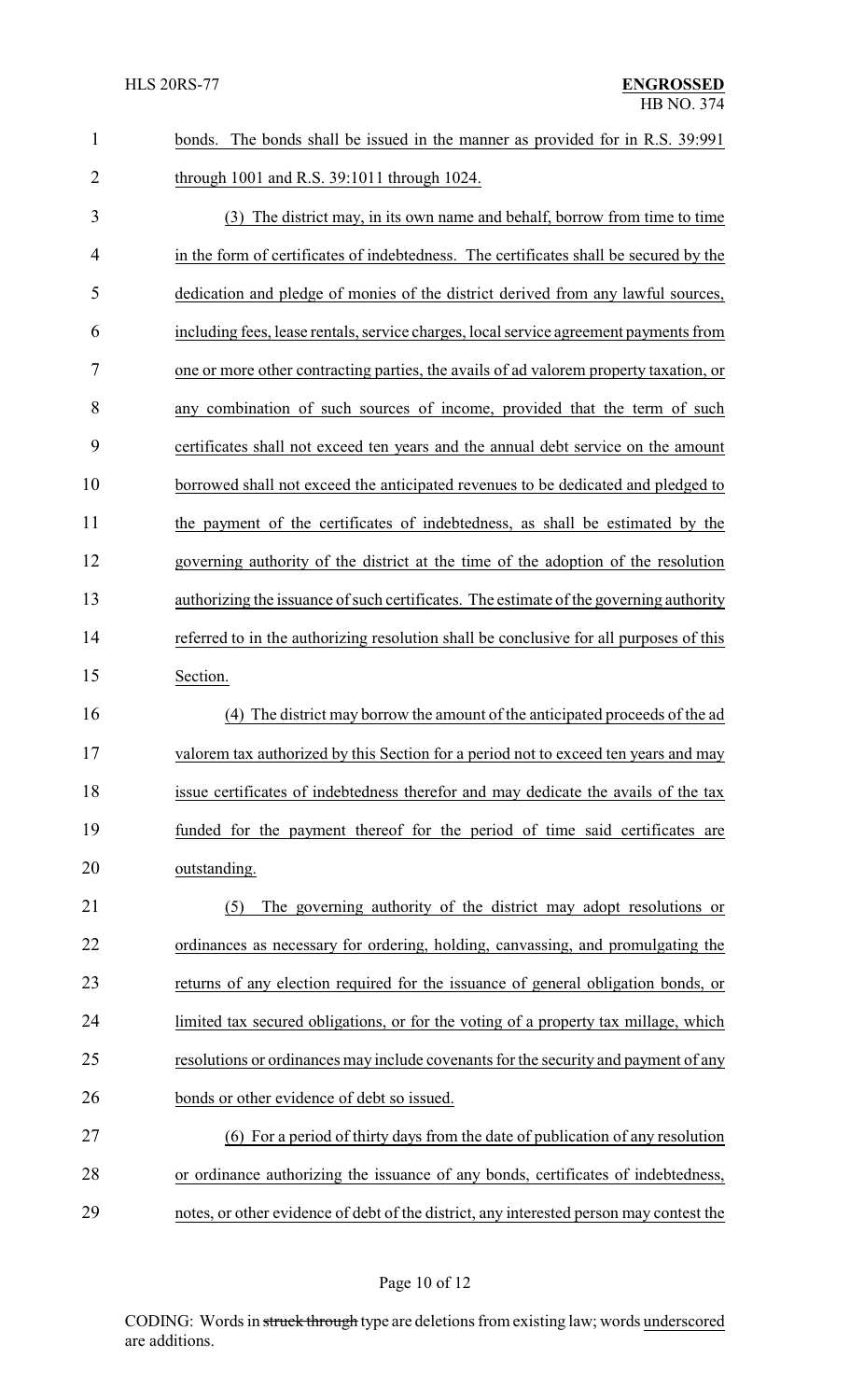| $\mathbf{1}$   | legality of such resolution or ordinance and the validity of such bonds, certificates   |
|----------------|-----------------------------------------------------------------------------------------|
| $\overline{2}$ | of indebtedness, notes, or other evidence of debt issued or proposed to be issued       |
| 3              | thereunder and the security of their payment, after which time no one shall have any    |
| 4              | cause of action to contest the legality of said resolution or ordinance or to draw in   |
| 5              | question the legality of said bonds, certificates of indebtedness, notes, or other      |
| 6              | evidence of debt, the security therefor, or the debts represented thereby for any cause |
| 7              | whatever, and it shall be conclusively presumed that every legal requirement has        |
| 8              | been complied with, and no court shall have authority to inquire into such matters      |
| 9              | after the lapse of thirty days.                                                         |
| 10             | The issuance and sale of such bonds, certificates of indebtedness, notes,               |
| 11             | or other evidence of debt by the district is subject to approval by the State Bond      |
| 12             | Commission.                                                                             |
| 13             | (8) Such bonds, certificates of indebtedness, notes, or other evidence of debt          |
| 14             | have all the qualities of negotiable instruments under the commercial laws of the       |
| 15             | state of Louisiana.                                                                     |
|                |                                                                                         |

### DIGEST

The digest printed below was prepared by House Legislative Services. It constitutes no part of the legislative instrument. The keyword, one-liner, abstract, and digest do not constitute part of the law or proof or indicia of legislative intent. [R.S. 1:13(B) and 24:177(E)]

| HB 374 Engrossed | 2020 Regular Session | Echols |
|------------------|----------------------|--------|
|                  |                      |        |

**Abstract:** Creates the Bastrop Economic Development District.

Proposed law creates the Bastrop Economic Development District to provide for cooperative economic development between the district, the city of Bastrop, Morehouse Parish, the state, and the owner or owners of property within the district in order to provide for costs related to infrastructure and other economic development initiatives.

Proposed law specifies the district's boundaries and provides that the governing authority of Bastrop governs the district.

Proposed law authorizes the district to exercise power necessary or convenient for carrying out its objects and purposes including:

- (1) To sue and to be sued.
- (2) To adopt bylaws and rules and regulations.
- (3) To receive gifts, grants, and donations.